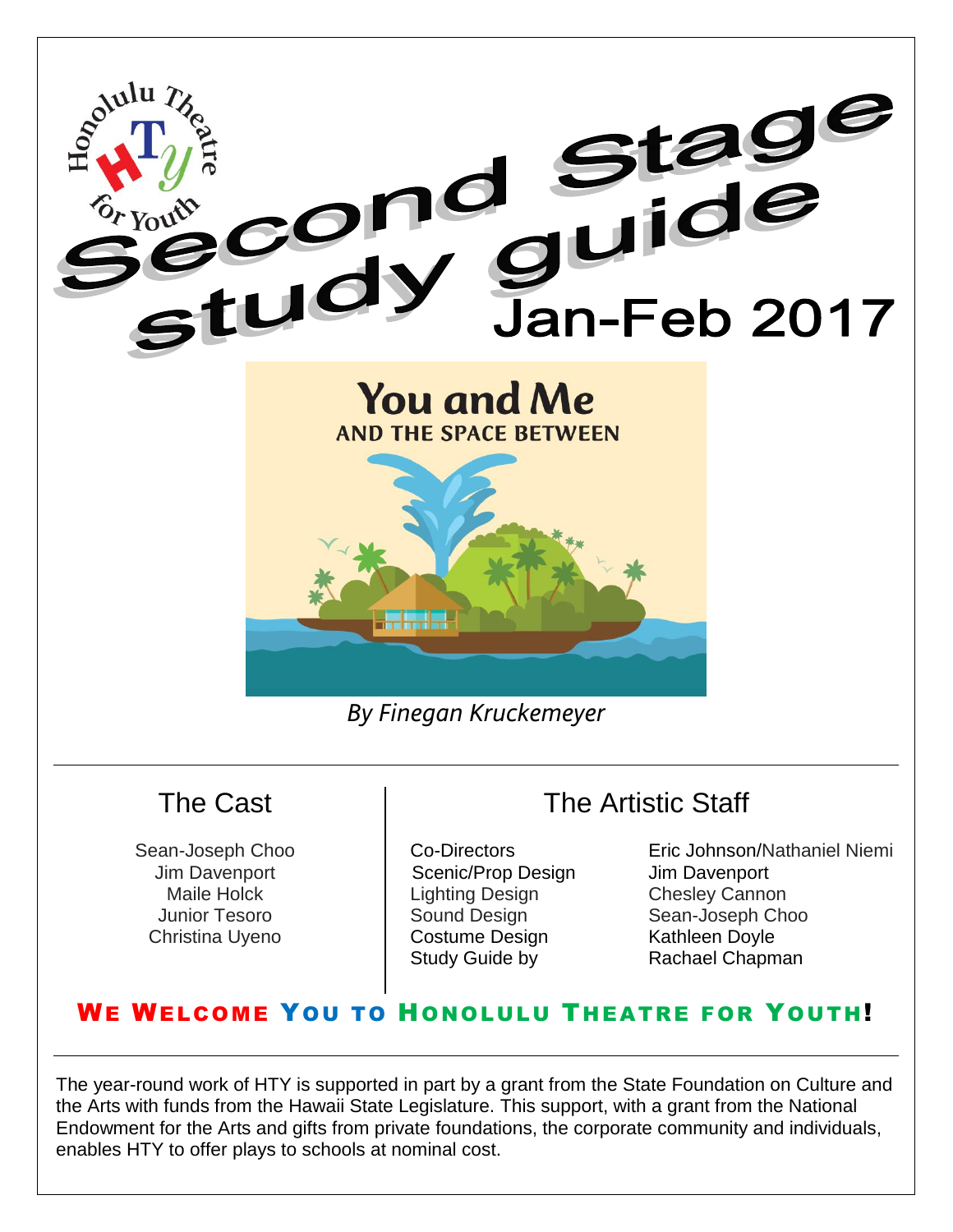HTY Guide<sup>o</sup> You and Me and the Space Between *Jan-Feb 2017* 

#### TEACHER PREVIEW .

HTY invites you & a guest FREE to *You and Me and the Space Between* On Fri, January 13 at 7:00pm or Sat, January 14 at 4:30 pm at Tenney Theatre. Please call ahead for reservations

#### USING THIS GUIDE

*For a more complete list of Standards Connections, please visit the HTY website: http://www.htyweb.org/wp-content/uploads/2016/08/You-and-Me-STANDARDS.pdf*

| <b>BEFORE THE SHOW Activities</b>                       | Page   | <b>STANDARD CONNECTION</b>   |
|---------------------------------------------------------|--------|------------------------------|
| Share information in the <b>Introduction</b>            | 3      |                              |
| Try Home: An Opening Activity theme activity            | 3      | Common Core (CC)             |
|                                                         |        | Reading, Writing             |
|                                                         |        | <b>HCPS World Languages</b>  |
| Have a <b>Pre-Show Discussion</b>                       | 4      | <b>CC Speaking/Listening</b> |
|                                                         |        |                              |
| Talk about items that are important to you with         | 5 & 9  | CC Writing,                  |
| <b>My Suitcase</b>                                      |        | Speaking/Listening           |
| Consider the challenges of learning a new language with | 6 & 10 | <b>HCPS Fine Arts,</b>       |
| <b>Talking Gibberish</b>                                |        | <b>CC Speaking/Listening</b> |

#### **---Take your trip to the HTY production of You and Me and the Space Between ---**

| <b>AFTER THE SHOW Activities</b>                                 | Page   | <b>STANDARD CONNECTION</b>           |
|------------------------------------------------------------------|--------|--------------------------------------|
| Describe major events in the show with a <b>Journal</b> activity | 7 & 11 | <b>CC Reading, Writing</b>           |
|                                                                  |        | Speaking/Listening                   |
| Share The Story: A Read Aloud an get dramatic with a             |        | 13, 8,   HCPS Fine Arts, CC Writing, |
| <b>Journey Poem</b>                                              | & 12   | Speaking/Listening                   |
| Read or research more with Resources                             |        | <b>CC Reading</b>                    |

#### CONTACT US. TELL US WHAT YOU THINK.

**Feedback Forms**: Please return an evaluation form after seeing the performance. We often contact teachers for further information, so include your name, school address and email address.

**HTY Online**: Visit our website for last minute changes or special offers, www.htyweb.org.

Honolulu Theatre for Youth 1149 Bethel St., Suite 700 Honolulu, HI 96813 808 839 9885, 808 839 7018 (fax) www.htyweb.org

Becky Dunning, *Managing Director* Eric Johnson, *Artistic Director* Daniel A. Kelin, II, *Director of Drama Education*  Stu Hirayama, *School Reservations Manager*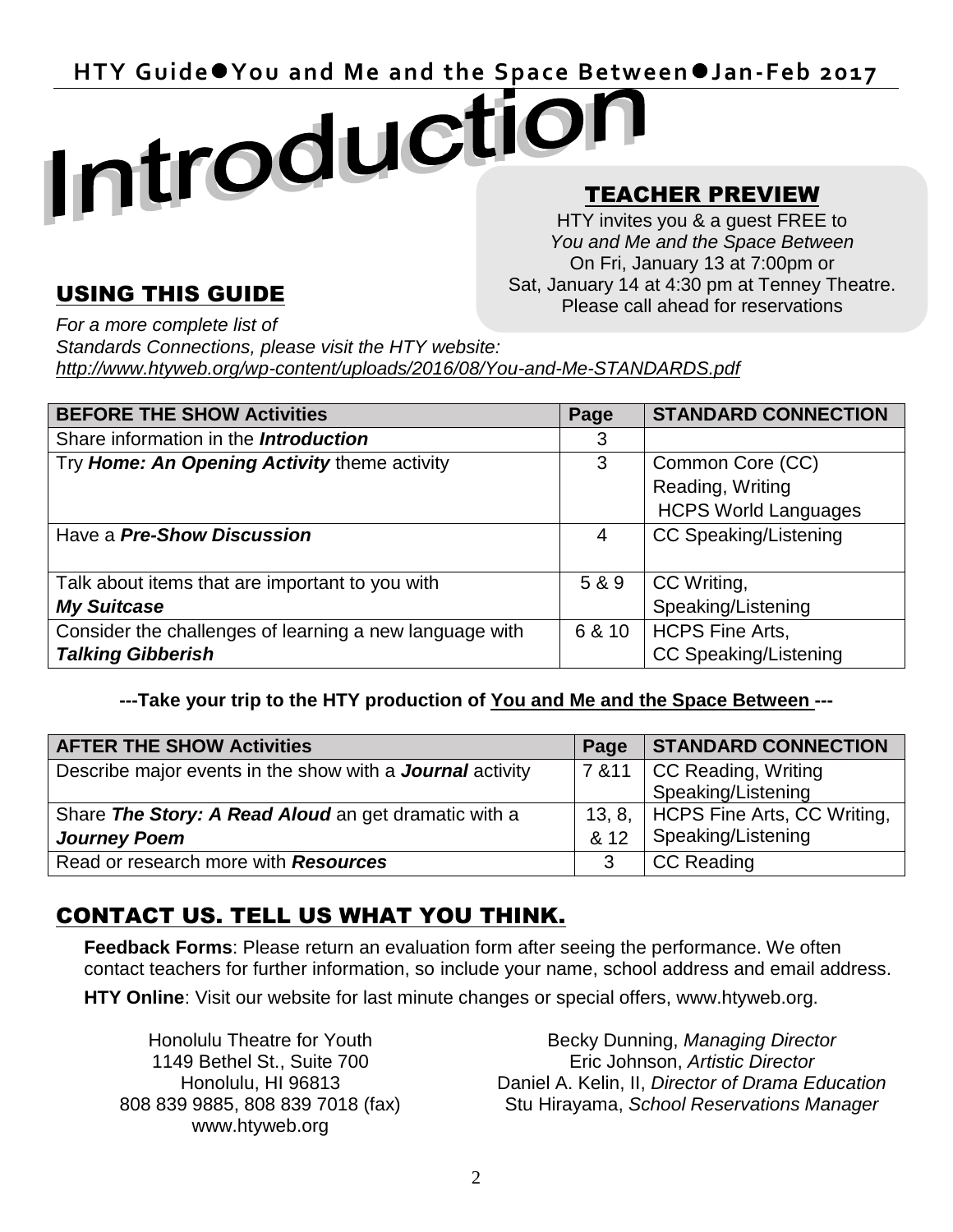HTY Guide<sup>o</sup> You and Me and the Space Between **Jan-Feb 2017** 

#### **INTRODUCTION from Artistic Director, Eric Johnson**

A few years ago, when working on his play SUZETTE WHO SET TO SEA I became friends with Finegan Kruckemeyer. Fin lives in Tasmania. As an island community they have much in common with Hawaii, including a relationship with a much larger "mainland" culture. We talked for hours about some of the issues that face island communities, about leaving one's island for a different community, about refugees and climate migration and many of the issues that face both our communities. This is not a play about those issues. It is a story. But like any good story it touches on the thoughts and interests of the story teller. We hope that this study guide provides interesting avenues to prepare your students for this story and ways to deepen the discussion and connect the world to classroom study following the performance. Most of all, we hope that there are things in this play that resonate with you and your students.

#### **HOME: An Opening Activity**

In our 2016-17 season, HTY desires to investigate and celebrate the idea of 'Home.' What is a 'Home?' Where and when do each of us truly feel at 'Home?' What are the stories that define your true 'Home?' Start your HTY journey before traveling to the theatre with the following activity:

**I AM FROM poem:** a poem that celebrates the uniqueness of a whole class **Materials:** A single sheet of paper with the line 'I am from The Content of The Presented many times.

**Procedure:** Write topic headings on the board that refer to those aspects that make each of us unique (birth place; ethnicity; favorite foods, games, subjects, nature, etc.; family names; something a parent always says; a family tradition or any related topics). Ask students for ideas to include on the board under each topic. Alternatively, have students write one answer for each on small slips of paper. Read aloud your blank 'I am from' poem, filling in the blanks with randomly chosen ideas from the board or slips of paper. For a template for this activity, please see:

*www2.scholastic.com/content/collateral\_resources/pdf/t/Target\_I\_am\_from%20poem.pdf*

### **RESOURCES**

#### **BOOKS (local library)**

*The Journey* by Sana Francesca *My Two Blankets* by Irena Kobald *My Name is Yoon* by Helen Recorvits

#### **A Scene from the Play**

*You and Me and the Space Between*  by Finegan Kruckemeyer

#### **WEBSITES**

#### **Drama Game: Gibberish Interpreter**

http://www.bbbpress.com/2013/10/drama-gamegibberish-interpreter/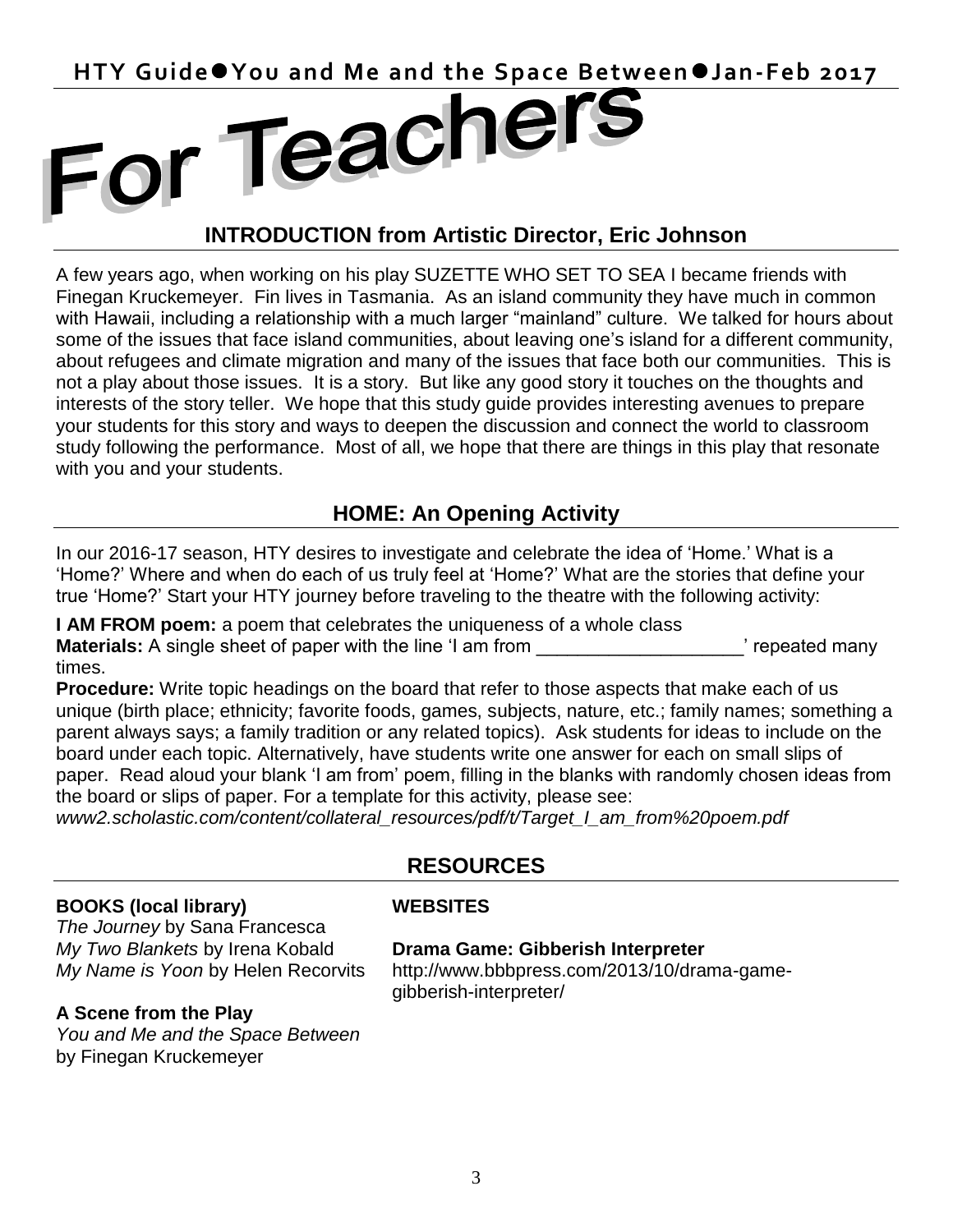### HTY Guide<sup>o</sup> You and Me and the Space Between *Jan-Feb 2017*<br>
For Teacher Refers each Professor of the Professor of the Space Between *Jan-Feb 2017* **Before seeing the Show**

#### **PRE-SHOW DISCUSSION**

YOU AND ME AND THE SPACE BETWEEN is a story about leaving one's island for a different community. Before attending the HTY production, have a discussion with your students about the following.

**Memories**: Visiting or moving to a new place can be both exciting and scary.

- What was one exciting experience you remember having? What was one scary one?
- If you never traveled before, what do you imagine might be exciting about visiting a new place? What do you imagine might be scary?

**Food**: Eating new foods can be daunting but delicious.

- Have you ever tried food from a different country before? How was it? Did you like it? Why or why not?
- What is a special dish you and your family likes to eat? Did you ever share that dish with a stranger before? Did they like it? Why or why not?

**Language**: Learning new languages can be challenging and fun.

- Have you every traveled to or visited a place where they did not speak English? If you have, where did you go, what was it like?
- What do you imagine might be some of the challenges of visiting a place where they did not speak English?
- What are some words we hear used only in Hawaii? Did you ever try to teach those words to a stranger before? What was that like?

**Traditions**: Sharing your traditions with someone can be a meaningful experience.

- What are some traditions we have here in Hawaii that you do not see anywhere else? How do you feel about those traditions? Are they important? Why or why not?
- What are some other traditions we see practiced around the world? Why might these traditions be important to the people who practice them?

**Objects**: Each of us owns objects that mean a lot to us and our community.

- What are some special objects we see only in Hawaii? Why are these objects special to us?
- If you traveled to a new place, do you imagine they would idolize the same objects as you? Why or why not?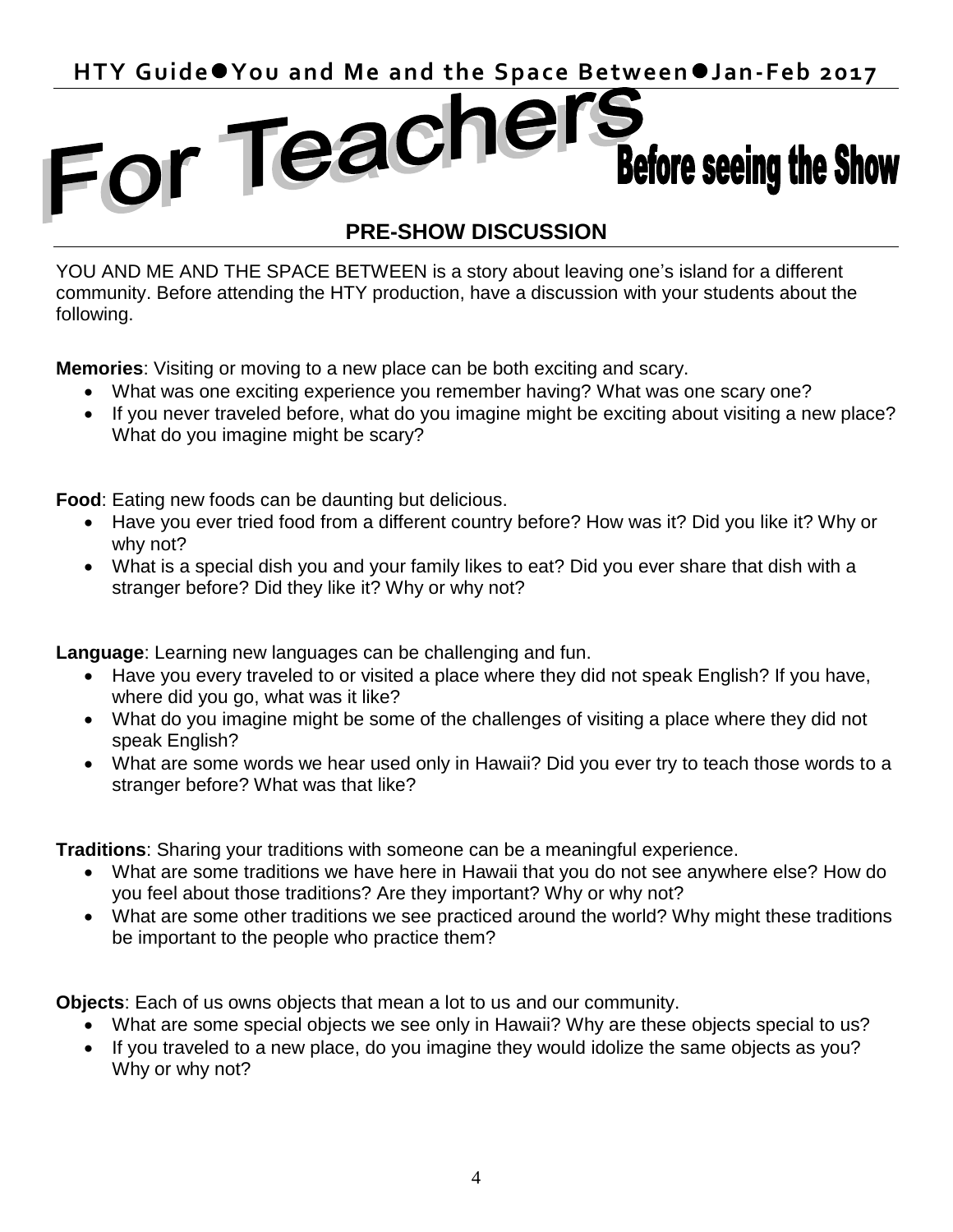## HTY Guide<sup>o</sup> You and Me and the Space Between *Jan-Feb 2017*<br>
FOL Teacher Mathro Andre Mathro 2017 **Before seeing the Show**

#### **MY SUITCASE**

In the play YOU AND ME AND THE SPACE BETWEEN an island springs a leak and can no longer float on the open sea.

**Prompt:** Guide your students to imagine that the Hawaiian Islands are sinking quickly into the ocean. The students only have a short amount of time to pack their belongings before they have to leave. What will they bring with them?

#### **Procedure:**

- Guide your students to take out a pencil and paper.
- Allow the students only 30 seconds to write down what they would pack.
- Guide the students to share their lists and explain why they packed what they did.

**Prompt:** Guide your students to imagine that they have enough room to pack one special item in their suitcase. What item will they bring, why is it important to them?

#### **Procedure:**

- Copy and distribute the *FOR STUDENTS: My Suitcase* page in this guide.
- Assign the student the task of either drawing a picture of their special item, or, with their guardians' permission, bringing the item to class.
- Ask the students to fill in the blanks, writing about their item and why it is important to them.
- Guide the students to share their *My Suitcase* pages with each other and discuss their items.
- Hang the pictures in the classroom.

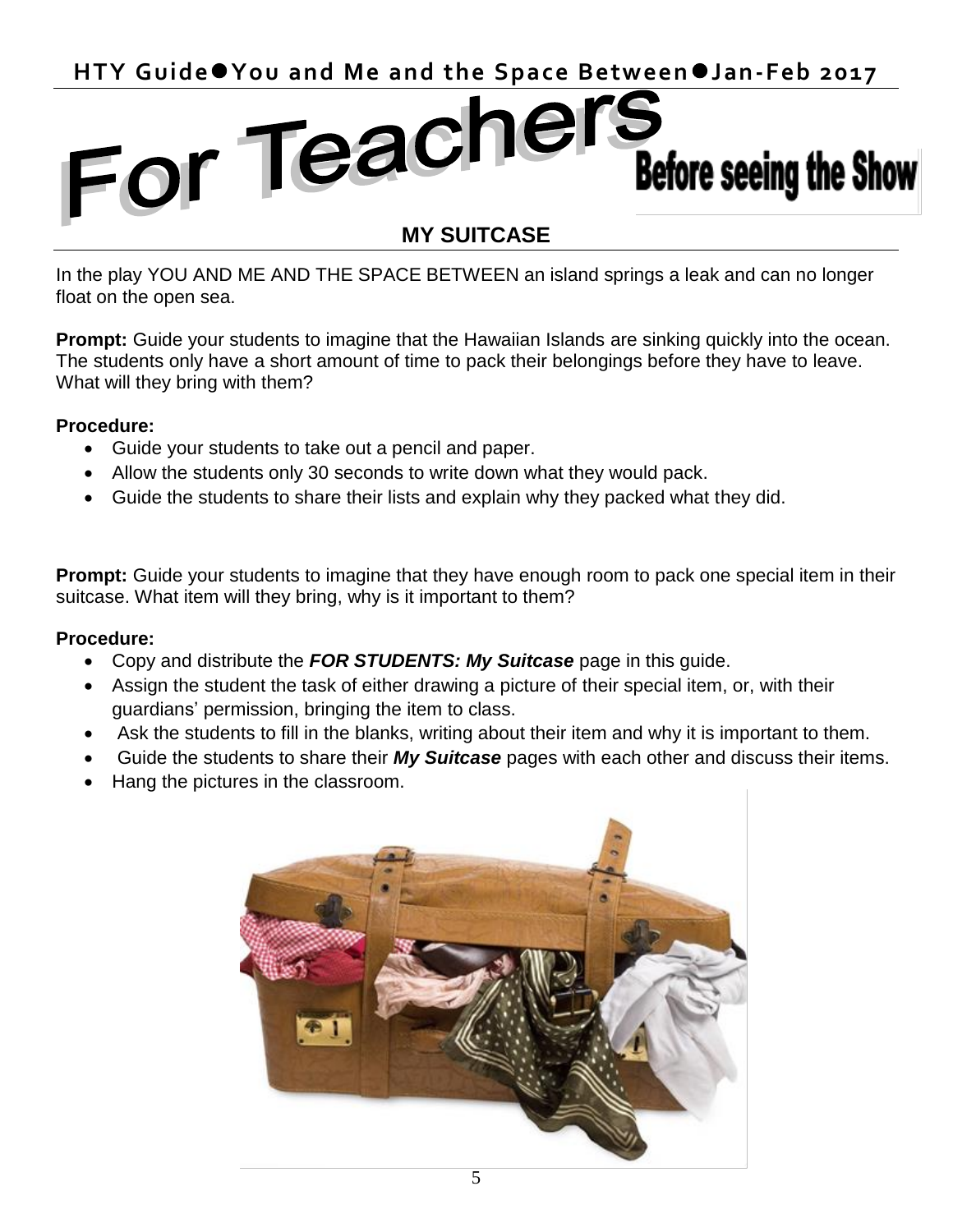### For Teachers **Before seeing the Show**

#### **TALKING GIBBERISH**

**Gibberish:** Gibberish is an unintelligible language. You speak using made up words that do not mean anything.

In the play YOU AND ME AND THE SPACE BETWEEN, the people of the island come to a new community and quickly discover that they do not speak the same language as the 'mainlanders.' It sounds like Gibberish.

**Prompt:** Guide the students to imagine what it would be like trying to communicate with someone who does not speak the same language that they do. What would be some of the challenges?

#### **Procedure:**

- Introduce the students to Gibberish. Demonstrate how to speak in Gibberish.
- Guide the students to practice using Gibberish.
- Once you feel the students are comfortable communicating in Gibberish, guide them to make groups of 3. Ask the students to decide who is A, B, and C.
- A's: Will communicate in Gibberish, a want or need on the *FOR STUDENTS: Gibberish* slips. B's: Will translate the Gibberish into English C's: Will watch and listen.
- Encourage the students speaking Gibberish to talk slowly and use their bodies and faces to communicate how they feel and what they need.
- Guide the students to switch roles: C's will speak in Gibberish, A's will translate, and B's will watch and listen.
- Guide the students to reflect on and discuss the challenges of this exercise.



**Amat ka nahesh. Saba amat moresh.** 

6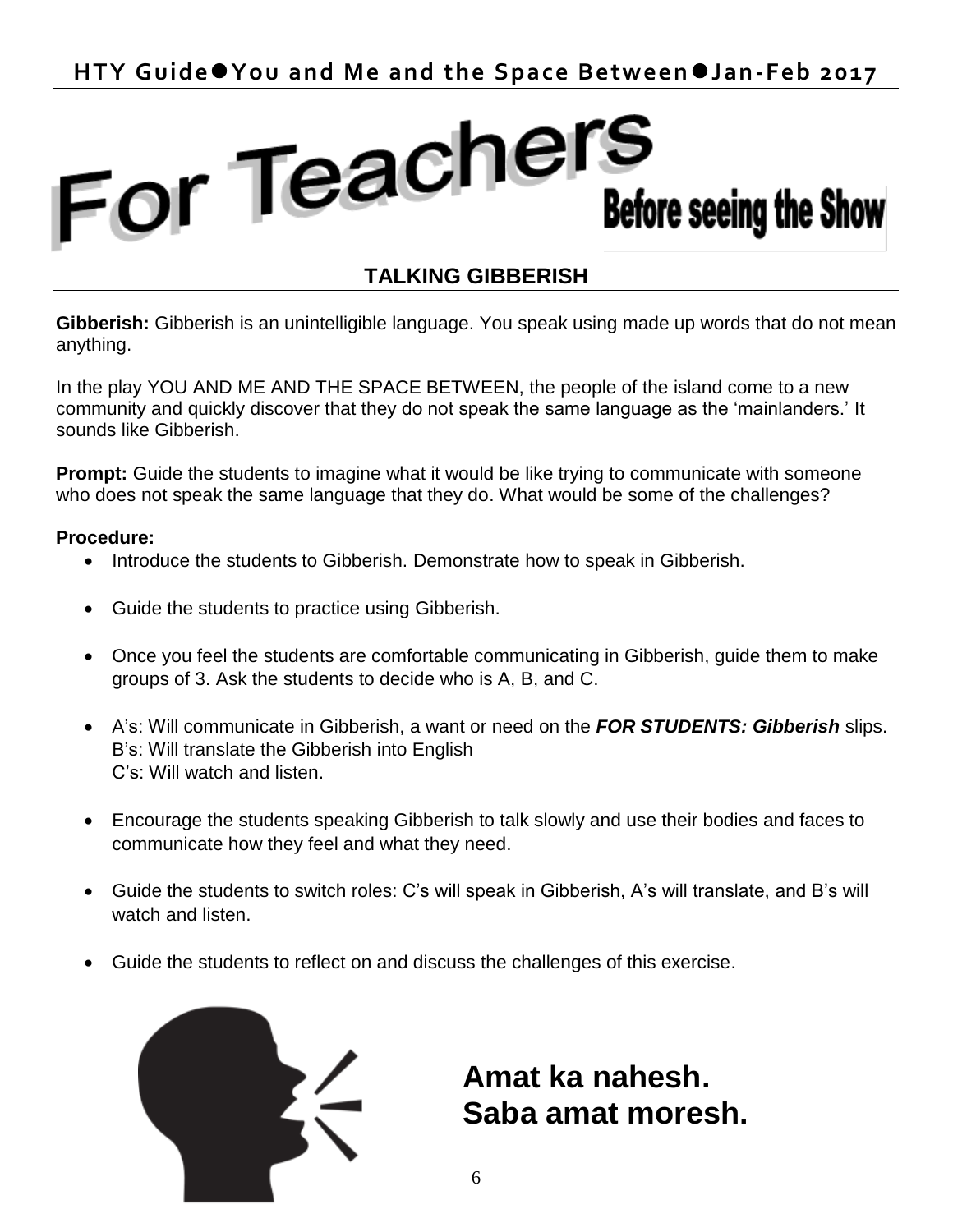### For Teachers **Post-Show Activities**

#### **JOURNAL**

In the production YOU AND ME AND THE SPACE BETWEEN, the islanders of the 'The Proud Circle' decide to explore the unknown.

**Prompt:** Guide the students to imagine they are an islander from 'The Proud Circle' who has kept a journal during their journey.

#### **Procedure:**

- Show students examples of journal entries.
- Using the *FOR STUDENTS: Journal* page in this packet, guide the students to draw a major event from the play.
- Guide the students to write about the event from the perspective of a 'Proud Circle' islander.

#### **Advanced:**

- Using the *FOR STUDENTS: Journal* page in this packet, photo copy multiple pages.
- Give each student in your class 4-5 pages a piece.
- Guide the students to create a cover for their journal using construction paper.
- Guide the students to draw major events from the play on each of the pages. Encourage them to imagine how they can capture the entire play in 4 to 5 scenes.

"Dear citizens of the Proud Circle, our home is in trouble. So maybe, if we're worried about the only land we've ever known, we need to go off in search… of some land we don't know…"



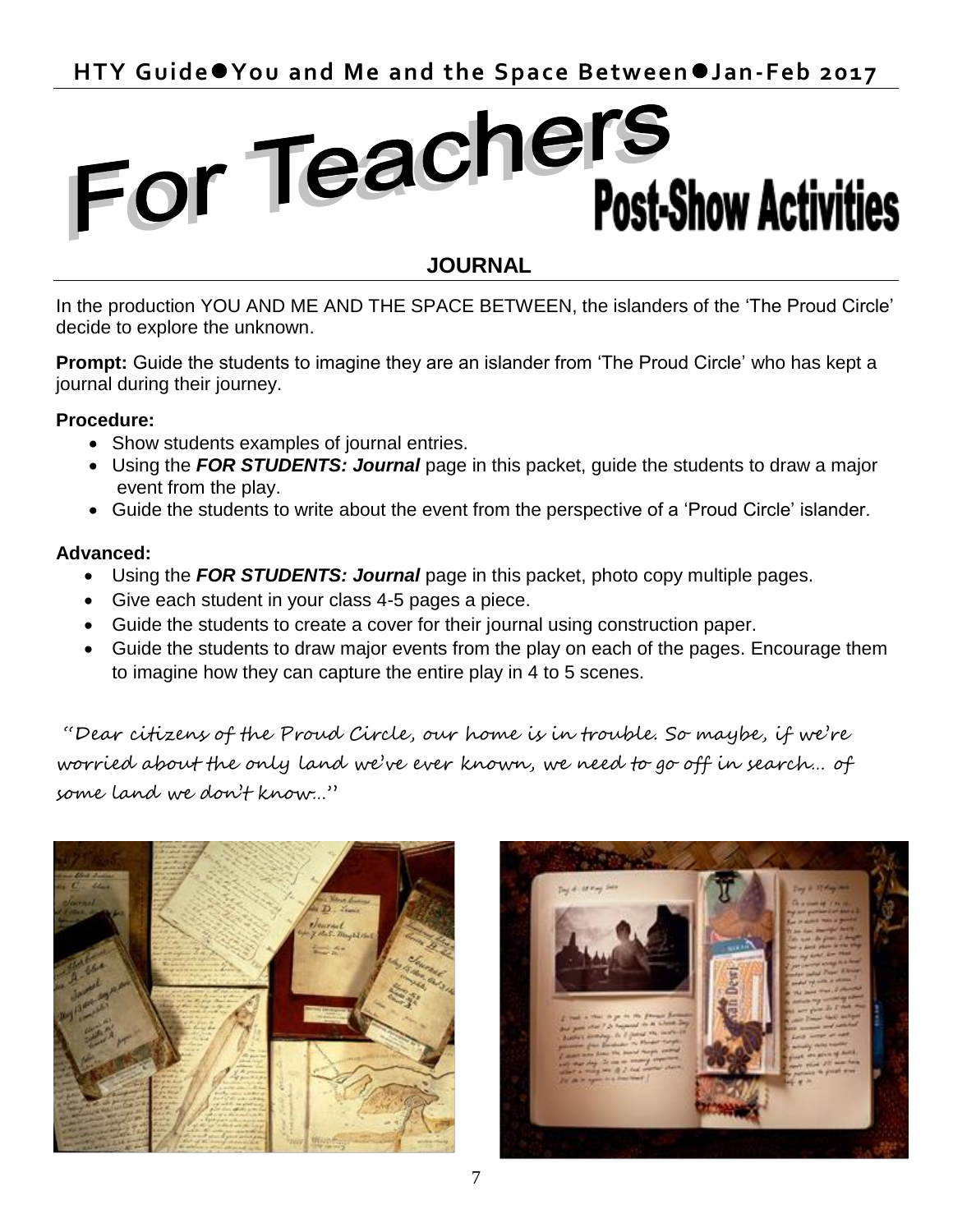### For Teachers **Post-Show Activities**

#### **JOURNEY POEM**

The people of 'The Proud Circle' come to the conclusion that they are no longer safe on their island and agree to go live on 'The Long Cliffs'. The islanders' journey from their old home to a new one is challenging.

**Procedure:** Setting the Stage for the Event

- Read together the scene in the packet from YOU AND ME AND THE SPACE BETWEEN.
- Guide the students to discuss the challenges the people of 'The Proud Circle' faced.
- Divide the students into groups of 3-4. Give each group a large sheet of paper and markers.
- Guide the groups to brainstorm all the sights and sounds the people of 'The Proud Circle' might have encountered while living on 'The Long Cliffs.'
	- From Nature
	- From the Town
	- From the People of 'The Long Cliffs'
	- From the People of 'The Proud Circle'
- Guide the students to complete the sentences on the *FOR STUDENTS: Journey Poem*

#### **Advanced:** Enacting the Event

- Guide the groups to practice reading their poems out loud. Encourage the students to color their voices to express the meaning and feelings of the words in their poem.
- One at a time, guide each group share their poem.
- Ask volunteers to add simple accompaniment on drums, maracas, tin whistles or other musical instruments.

#### **Reflection:**

- Guide the students to discuss their reactions to the islanders' 'journey.'
- Guide the students to discuss related events in history, in their own culture, in their own community and lives.
- Guide the students to discuss ways such encounters might be circumvented.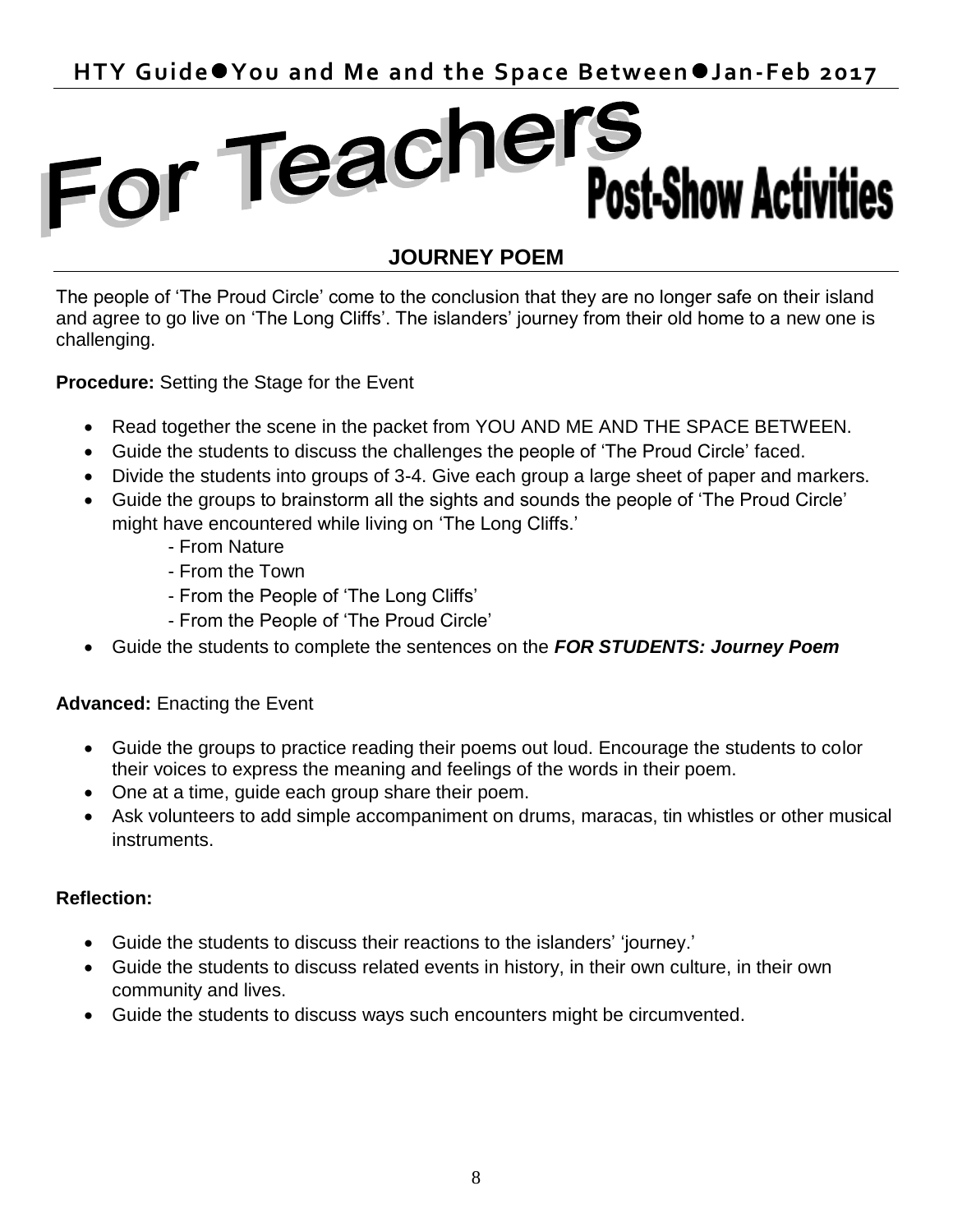

| For Students My Suitcase |                      |  |
|--------------------------|----------------------|--|
|                          |                      |  |
|                          | A Picture of My Item |  |
|                          |                      |  |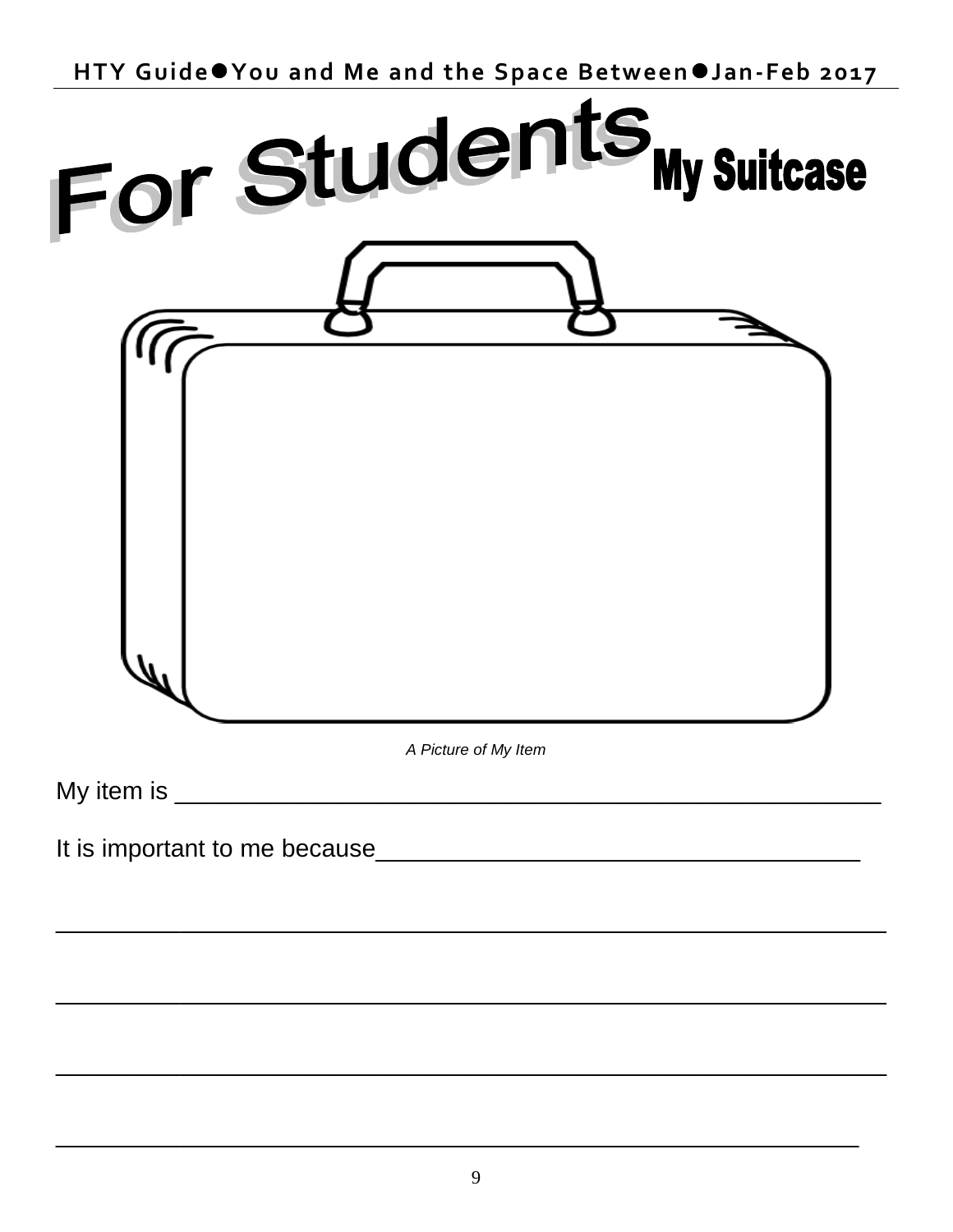## HTY Guide<sup>o</sup> You and Me and the Space Between *Jan-Feb 2017*<br>
FOL Stude nts<br>
Gibboriek & Bin-**Gibberish Slips**

You are cold. You need a blanket.

You are thirsty. You need water.

You are sick. You need medicine.

You sprained your ankle. You need a doctor.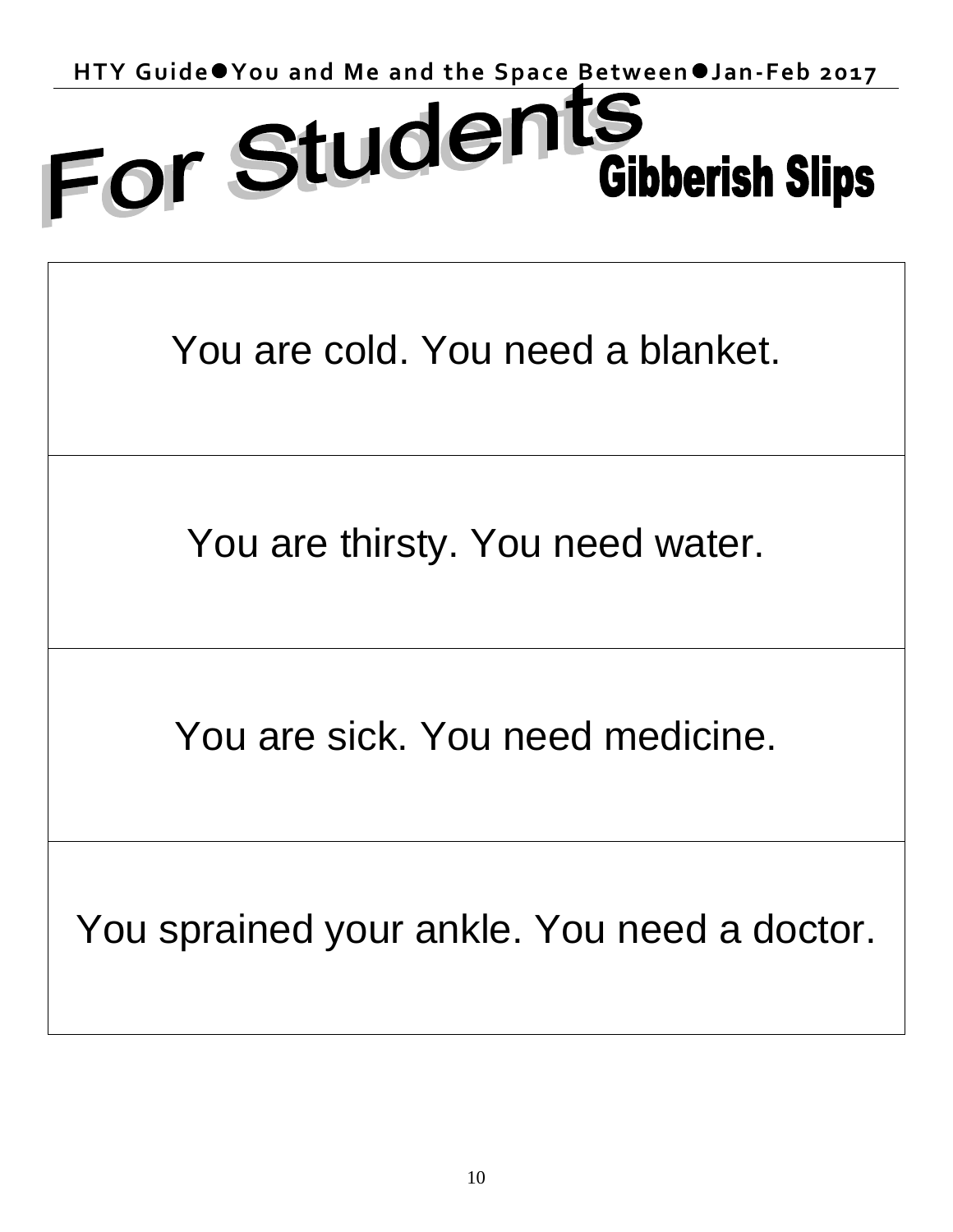HTY Guide●You and Me and the Space Between●Jan-Feb 2017

# For Students **Journal**

Date: **Date:**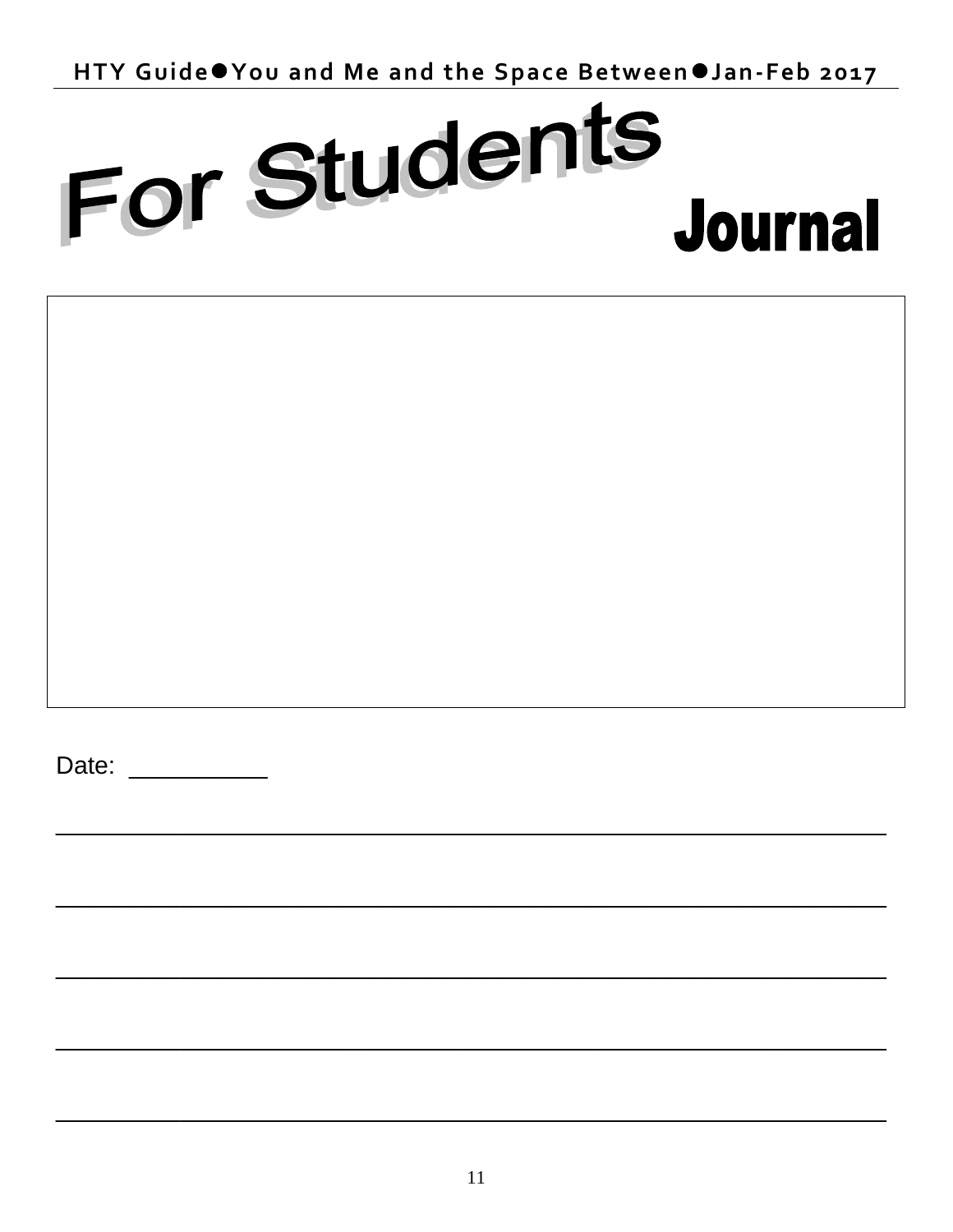

### As I Walk Through the Long Cliffs

I hear …

And I think of…

I see…

And I think of …

I feel …

And I think of …